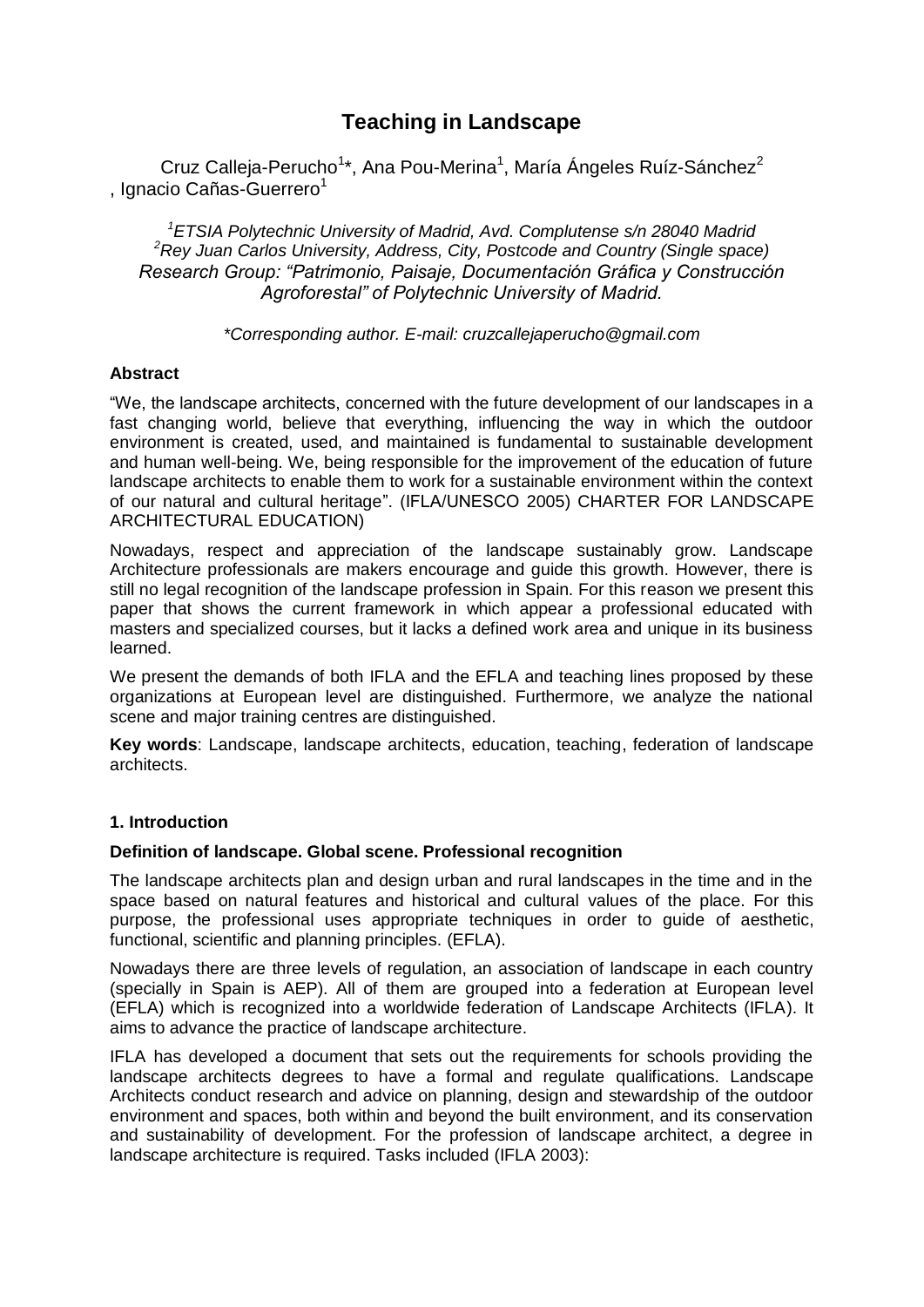- 1. developing new or improved theories, policy and methods for landscape planning, design and management at local, regional, national and multinational levels;
- 2. developing policy, plans, and implementing and monitoring proposals as well as developing new or improved theories and methods for national parks and other conservation and recreation areas;
- 3. developing new or improved theories and methods to promote environmental awareness, and undertaking planning, design, restoration, management and maintenance of cultural and/or historic landscapes, parks, sites and gardens;
- 4. planning, design, management, maintenance and monitoring functional and aesthetic layouts of built environment in urban, suburban, and rural areas including private and public open spaces, parks, gardens, streetscapes, plazas, housing developments, burial grounds, memorials; tourist, commercial, industrial and educational complexes; sports grounds, zoos, botanic gardens, recreation areas and farms;
- 5. contributing to the planning, aesthetic and functional design, location, management and maintenance of infrastructure such as roads, dams, energy and major development projects;
- 6. undertaking landscape assessments including environmental and visual impact assessments with view to developing policy or undertaking projects;
- 7. inspecting sites, analysing factors such as climate, soil, flora, fauna, surface and subsurface water and drainage; and consulting with clients and making recommendations regarding methods of work and sequences of operations for projects related to the landscape and built environment;
- 8. identifying and developing appropriate solutions regarding the quality and use of the built environment in urban, suburban and rural areas and making designs, plans and working drawings, specifications of work, cost estimates and time schedules;
- 9. monitoring the realisation and supervising the construction of proposals to ensure compliance with plans, specifications of work, cost estimates and time schedules;
- 10. conducting research, preparing scientific papers and technical reports, developing policy, teaching, and advising on aspects regarding landscape architecture such as the application of geographicinformation systems, remote sensing, law, landscape communication, interpretation and landscape ecology;
- 11. managing landscape planning and design projects;
- 12. performing related tasks;
- 13. supervising other workers

# **2. PROFESSIONAL PRACTICE**

The fact that landscape architects sometimes face unexpected difficulties when working in EU countries is a matter of common knowledge. We as landscape architects also suffer from there still being different professional statuses. In some countries the profession and the title landscape architect are protected, in others they are unregulated and in one country (France) the title landscape architect may not even be used. These are some of the reasons why EFLA is supporting the efforts of the Federal Chamber of German Architects (Bundesarchitektenkammer), which also represents landscape architects, interior architects and urban planners, in their aim to improve the situation. What brought it about was the evaluation and revision of the EU Recognition of Professional Qualifications Directive from 2005. In Germany landscape architects at the Federal Chamber of German Architects joined up with interior architects and urban planners in 2010 to form a working group which was to look into the opportunities and potentials of sustainable improvement of the EU-wide recognition of professional qualifications. It soon became clear that change can only be accomplished in cooperation with the European professional associations.

The endeavour to improve recognition and consequently access to other markets is embedded in the EU Commission's present considerations regarding the revision of Directive 2005/36/EC Recognition of Professional Qualifications, which are fundamental to this matter.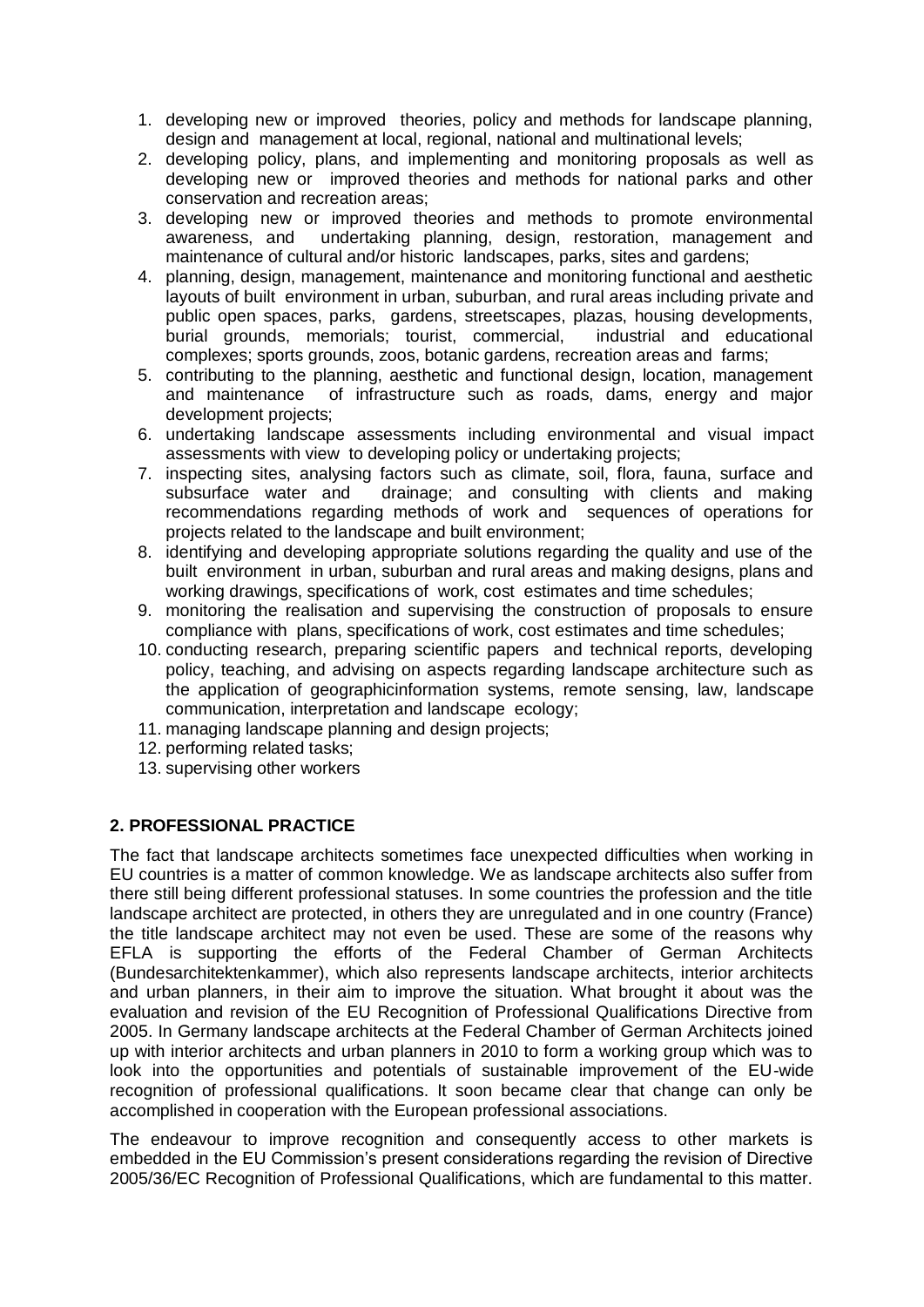The decisive meeting with the EU Commission is imminent. The Commission has already announced that a first draft of the amended Recognition of Professional Qualifications Directive will be presented by 2012 and the entire revision procedure for the directive finalised by 2014. The discussions are vitally important to landscape architects and we will provide updates on the discussions as well as on the work's progress. (Jobi & Auweck, 2011).

| <b>COUNTRY</b>                  | <b>EFLA</b> | PROFESSIONAL PRACTICE |                 | <b>EDUCATION</b>                  |                   |                                 |                  |                          |
|---------------------------------|-------------|-----------------------|-----------------|-----------------------------------|-------------------|---------------------------------|------------------|--------------------------|
|                                 |             |                       |                 | <b>BACHELOR</b><br><b>COURSES</b> |                   | <b>MASTER</b><br><b>COURSES</b> |                  |                          |
|                                 |             | <b>ACCRONYM</b>       | MEMBERS 2010    | N.                                | <b>YEARS</b>      | N                               | <b>YEARS</b>     | <b>CONTENTS</b>          |
| <b>AUSTRIA</b>                  |             | ÖGLA                  | 116             | 1                                 | $\overline{5(3)}$ | 1                               | $\overline{2}$   | EFLA requirements        |
| <b>BELGIUM</b>                  |             | <b>BVTL ABAJP</b>     | 128             | 5                                 | 3                 | 1                               | $\overline{2}$   | <b>EFLA</b> requirements |
| <b>CROATIA</b>                  |             | <b>OALA HDKA</b>      | i               | 1                                 | $\overline{3}$    | 1                               | $\overline{2}$   | <b>EFLA</b> requirements |
| <b>CZECH</b><br><b>REPUBLIC</b> |             | <b>CZLA SZKT</b>      | 38              | 1                                 | 3                 | 1                               | $\overline{3}$   | <b>EFLA</b> requirements |
| <b>DENMARK</b>                  |             | <b>DL</b>             | 480             | 1                                 | 3                 | $\overline{2}$                  | $\overline{2}$   | <b>EFLA</b> requirements |
| <b>FINLAND</b>                  |             | <b>MARK</b>           | 142             | 1                                 | 3                 | 1                               | $\overline{2}$   | <b>EFLA</b> requirements |
| <b>FRANCE</b>                   |             | FFP                   | 350             | 1                                 | $\overline{4}$    | $\overline{6}$                  | $\overline{5}$   | <b>EFLA</b> requirements |
| <b>GERMANY</b>                  |             | <b>BDLA</b>           | 794             | 16                                | $6 - 8$           | $\overline{2}$                  | 4 sem            | <b>EFLA</b> requirements |
| <b>GREECE</b>                   | l,          | <b>PHALA</b>          | 52              |                                   |                   | 1                               | $\overline{2}$   | <b>EFLA</b> requirements |
| <b>ICELAND</b>                  |             | <b>FILA</b>           | 61              | 1                                 | 3                 |                                 |                  | <b>EFLA</b> requirements |
| <b>IRELAND</b>                  |             | ILI                   | 126             | 1                                 | 3                 | 1                               | $\overline{2}$   | <b>EFLA</b> requirements |
| <b>ITALY</b>                    |             | <b>AIAPP</b>          | 520             | $\overline{2}$                    | 3                 | 1<br>1                          | $\overline{2}$   | <b>EFLA</b> requirements |
| <b>LUXEMBOURG</b>               |             | <b>ALAP</b>           | 10              |                                   |                   |                                 |                  | <b>EFLA</b> requirements |
| <b>NETHERLANDS</b>              |             | <b>NVTL</b>           | 441             | $\overline{2}$                    | 4                 | $\overline{2}$                  | $\overline{2}$   | <b>EFLA</b> requirements |
| <b>NORWAY</b>                   |             | <b>NLA</b>            | 610             | $\overline{2}$                    | 5                 | $\overline{2}$                  | $6$ meses        | <b>EFLA</b> requirements |
| <b>POLAND</b>                   |             | <b>SAK</b>            | $\overline{74}$ | 3                                 | 5                 | 5                               | $\overline{2}$   | <b>EFLA</b> requirements |
| <b>PORTUGAL</b>                 |             | <b>APAP</b>           | 280             | 5                                 | 3                 | 5                               | $\overline{2}$   | <b>EFLA</b> requirements |
| <b>ROMANIA</b>                  |             | AsoP                  | 26              | $\overline{c}$                    | 4                 | $\overline{2}$                  |                  | <b>EFLA</b> requirements |
| <b>RUSSIA</b>                   |             | <b>ALAROS</b>         | 51              | 5                                 | 5                 | 2                               | $\overline{2}$   | <b>EFLA</b> requirements |
| <b>SERBIA</b>                   |             | <b>UPAS</b>           | 85              | $\overline{2}$                    | $\overline{4}$    | $\overline{2}$                  | 1                | <b>EFLA</b> requirements |
| <b>SPAIN</b>                    |             | <b>AEP</b>            | 284             | 1                                 | 3                 | $\overline{3}$                  | $\overline{2}$   | <b>EFLA</b> requirements |
| <b>SWEDEN</b>                   |             | LAR                   | 980             | $\overline{2}$                    | $\overline{3}$    | $\overline{2}$                  | $\overline{2}$   | <b>EFLA</b> requirements |
| <b>SWITZERLAND</b>              |             | <b>BSLA</b>           | 356             | $\overline{2}$                    | 3                 | $\overline{2}$                  | $\overline{3}$   | <b>EFLA</b> requirements |
| <b>TURKEY</b>                   |             | <b>CLA CTLA</b>       | $\overline{75}$ | 6                                 | $\overline{4}$    | $\overline{2}$                  | $\overline{2}$   | EFLA requirements        |
| <b>UKRAINE</b>                  |             | <b>GLAU</b>           | $\overline{58}$ | 3                                 | 4                 | $\overline{2}$                  | $\overline{1,5}$ | EFLA requirements        |
| <b>UNITED</b><br><b>KINGDOM</b> |             | $\Box$                | 3014            | 16                                | $3 + 1$           | 1<br>$\overline{2}$             | $\overline{2}$   | <b>EFLA</b> requirements |

#### TABLE 1: PROFESSIONAL RECOGNITION LANDSCAPE ARCHITECTS DATABASE (EFLA)

The Spanish Landscape Association (AEP) represents Spain at the International Federation of Landscape Architects (IFLA) and the European Foundation for Landscape Architecture (EFLA), which brings together national associations of the EU member countries and, where the committee is part of teaching and professional practice. Its objectives include the legal recognition of the Landscape profession in Spain and the formation of collective bodies for the defence of its powers. Moreover, promotes the teaching of Landscape Architecture and Landscaping professional practice.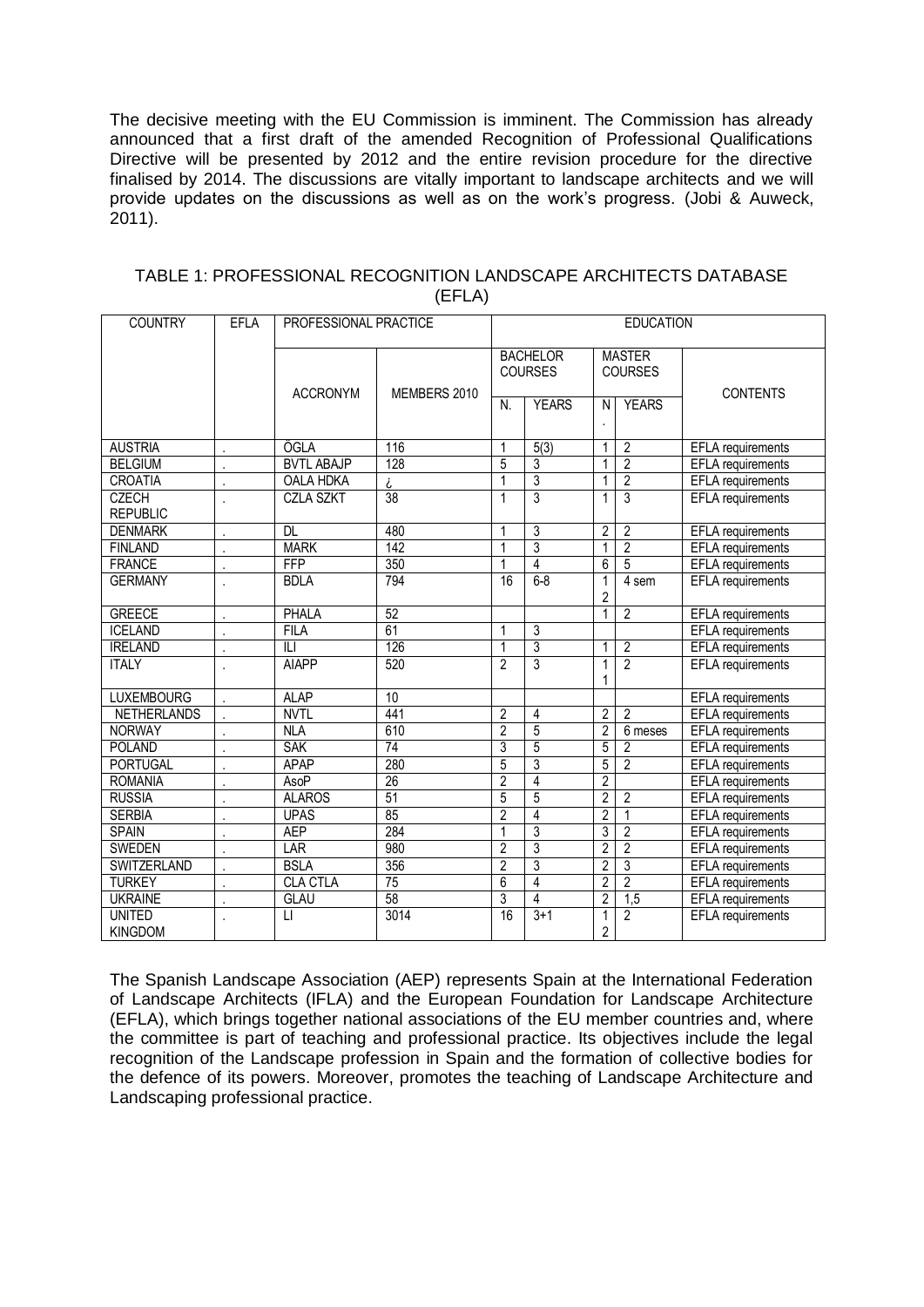# **3. Education**

So far, the Masters and courses that teach this discipline cannot offer official degrees due to the absence of legal recognition of the profession of landscape in our country. However, the EFLA recognizes the 284 professional landscape architects registered in the Spanish Association of Landscape (AEP). EFLA recognizes their technical training but not their competences.

In Spain, there is only one school in compliance with current regulations regarding degrees and covering the current profile in terms of materials and content required by the IFLA (International Federation of Landscape Architects) in order to offers professional training as a Landscape profession to their students. This is the Batres Gardening and Landscaping School, which owns to Camilo José Cela University and has the only existing degree. It is recognized in the Book of Schools and Centre that provide the education of landscape architecture worldwide. Although it is a private certification, these studies have a total duration of four years. And the only school recognized by EFLA is the Polytechnic University of Catalonia.

The list below is the top Masters and specialized courses in Spain.

Masters:

• Master's Degree in Gardening and Landscape (Polytechnic University of Valencia). It is semi attendance and is its eighth edition.

• Official Master in Landscape Architecture (School of Architecture of Barcelona (ETSAB) of the Autonomous University of Barcelona). It is taught in Castilian and Catalan. Nowadays is the only official master there. It comprises a total of 120 ECTS.

• Gardening and Landscaping Master (School of Agricultural Engineering and Architecture of the Polytechnic University of Madrid). It is its sixteenth edition. Until now it was a proper title of the University, from the next edition will be official, like the one in the school of architecture in Barcelona.

• Master's Degree in Landscape Architecture (San Pablo CEU University in Madrid). It is the most recent; in fact the first edition will be held this year. It consists of 60 ECTS and it is in the process of formalization.

• Master in Landscape, Gardening and Public Space (University of Granada), whose eighth edition started in October 2011.

• Master of Landscape Architecture (University of Santiago de Compostela, University of La Coruña, and Juana de Vega Foundation). It is structured in 60 ECTS and is distributed in an academic year. The next edition starts on September 12, 2011.

• MASTERS of Land and Landscape research (Miguel Hernández University). It is taught in Altea (Alicante). It is structured in 90 ECTS and is distributed in three semesters. Of these 60 credits are for the first two semesters devoted to studying and learning. The remaining 30 credits are for completion during the final semester of theoretical and practical research that will culminate with the completion of Master's Thesis.

• Master of Landscape Architecture (University of Las Palmas de Gran Canarias).

• Master of Landscape Protection, Management and Distribution (Centre Landscape and Planning Studies (CEPT) of the University of Seville).

• Master of Landscape Architecture (School of Architecture of Barcelona (ETSAB)). Post graduated.

In addition to these studies are the following specialized courses:

• Diploma Course in Gardening and Landscaping (University of Seville). It is comprised 30 ECTS.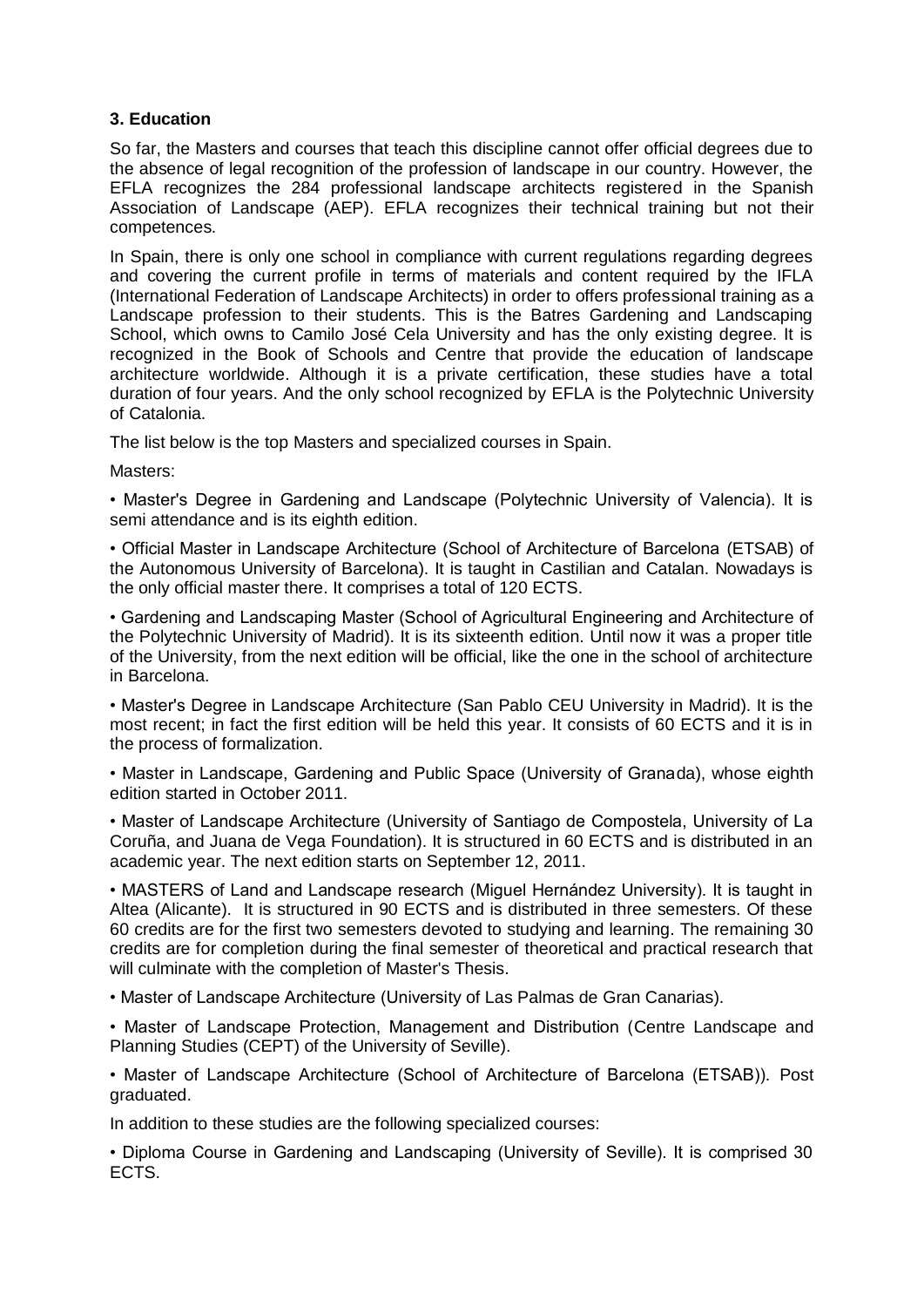• High Technician of Plastic Art and Design in Design and Elements of Garden (Centre Kunsthal of Plastic Art and Design in Irun).

• Expertise in Landscape and Environment (School of Architecture at the University of Navarra). Senior Technical Officer Qualification.

• Specialization Course on Rehabilitation of Historic Parks and Gardens (School of Architecture of Madrid). It has 9 ECTS.

• Postgraduate Course in Landscape Architecture (University of Las Palmas de Gran Canarias).

There is a recognized master at European level involving several schools,

There is a master which is recognized a European level involving several schools. The International Master Programmed in Landscape Architecture (known as the IMLA programmed for short) involves study at three higher education institutions: HSR Hochschule für Technik Rapperswil University of Applied Sciences St. Gallen, Switzerland; Nürtingen-Geislingen University Baden-Württemberg, Germany; Weihenstephan-Triesdorf University of Applied Sciences Bavaria, Germany

Moreover, there are several schools that provide formal education in European level. EFLA distinguishes the schools and courses fully recognized by the Federation from others schools and courses awaiting recognition by its label: the fully recognition by EFLA follows those of member associations.

- AUSTRIA: Universitat für Bodenkultur Wien
- BELGIUM: Erasmus Hogeschool Brussel , ISla Huy-Gembloux.

• SWITZERLAND: Haute Ecole du Paysage, d'Ingénierie et d'Architecture de Genève; Hochschule für Technik HSR, Rapperswill

• GERMANY: Fachhochschule Wiesbaden – Landschaftsarchitektur; Fachhochschule Nürtingen, Geislingen; Fachhochschule Osnabrück; Hochschule Anhalt FH; Leibniz Universität Hannover; Technische Universität München; Universität Kassel.

- DENMARK: The Aarhus School of Architecture, University of Copenhagen.
- ESTONIA: Eesti Maaülikool
- SPAIN: Universitat Politècnica de Catalunya
- FINLAND: Helsinki University of Technology, Teknillinen korkeakoulu.

• FRANCE: Agrocampus Ouest'Angers, École Nationale Supérieure du Paysage, École nationale supérieure d'architecture et de paysage de Bordeaux; Ecole nationale supérieure d'architecture et de paysage de Lille; École Nationale Supérieure de la Nature et du Paysage; École Supérieure d'Architecture des Jardins et des Paysages.

• UNITED KINGDOM: Birmingham Institute of Art & Design, University of Sheffield, Leeds Metropolitan University, Manchester Metropolitan University, University of Gloucestershire.

- GREECE: The Aristotelean University of Thessaloniki
- **IRELAND: University College Dublin**

• ITALY: Università degli Studi di Firenze; Università degli Studi di Roma; Università di Genova.

- LATVIA: Latvia University of Agriculture.
- NETHERLANDS: University of Applied Science Van Hall Larenstein